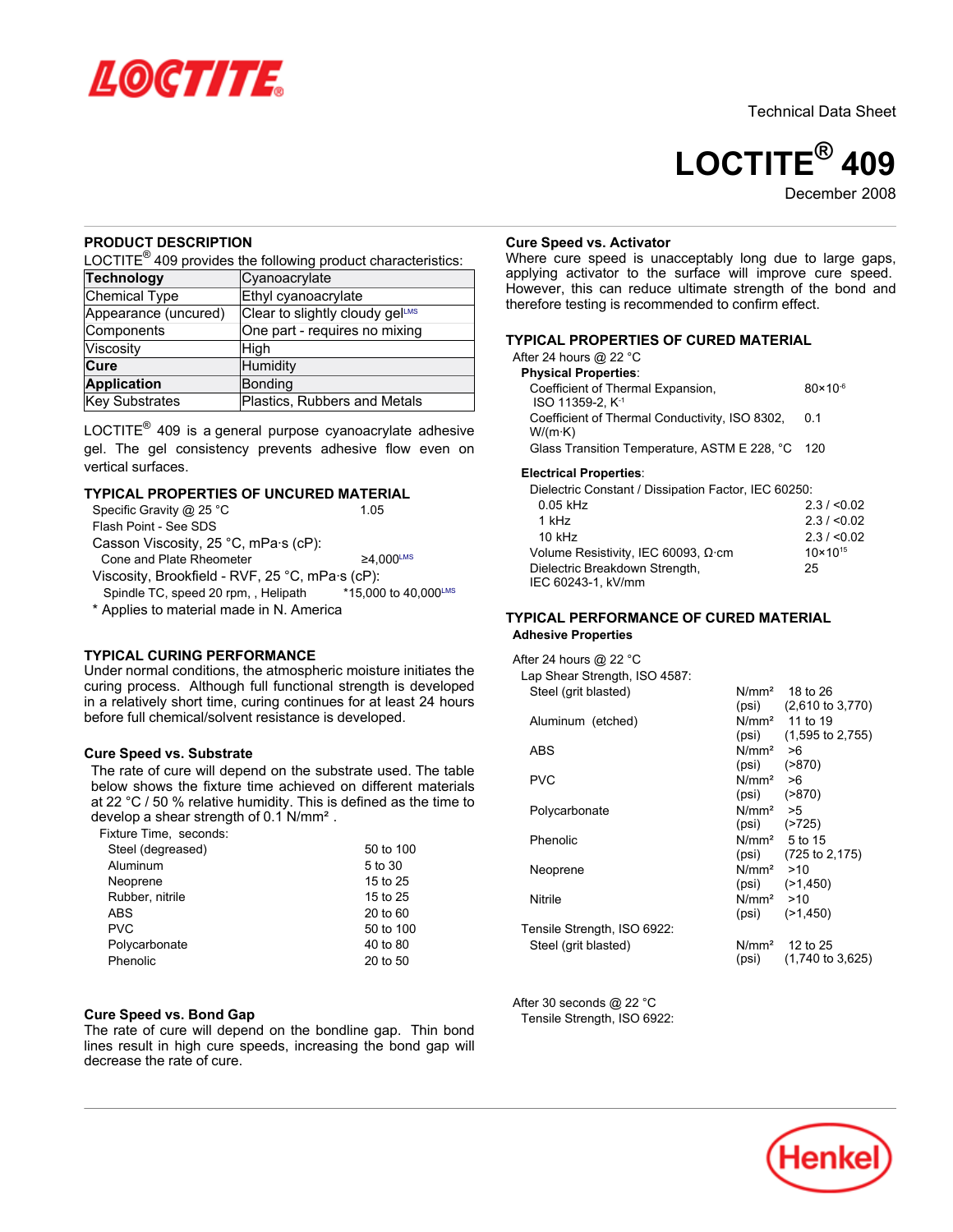# **TYPICAL ENVIRONMENTAL RESISTANCE**

Cured for 1 week @ 22 °C Lap Shear Strength, ISO 4587: Mild Steel (grit blasted)

## **Hot Strength**



## **Heat Aging**

Aged at temperature indicated and tested @ 22 °C



# **Chemical/Solvent Resistance**

Aged under conditions indicated and tested @ 22 °C.

|                         |    | % of initial strength |      |       |
|-------------------------|----|-----------------------|------|-------|
| <b>Environment</b>      | °C | 100 h                 | 500h | 1000h |
| Motor oil (MIL-L-46152) | 40 | 100                   | 100  | 95    |
| Gasoline                | 22 | 100                   | 100  | 100   |
| Isopropanol             | 22 | 100                   | 100  | 100   |
| 1,1,1 Trichloroethane   | 22 | 100                   | 100  | 100   |
| Freon TA                | 22 | 100                   | 100  | 100   |
| Heat/humidity 95% RH    | 40 | 80                    | 75   | 65    |

## **GENERAL INFORMATION**

**This product is not recommended for use in pure oxygen and/or oxygen rich systems and should not be selected as a sealant for chlorine or other strong oxidizing materials.**

**For safe handling information on this product, consult the**

# **Safety Data Sheet (SDS).**

## **Directions for use:**

- 1. For best performance bond surfaces should be clean and free from grease.
- 2. This product performs best in thin bond gaps (0.05 mm).
- 3. Excess adhesive can be dissolved with Loctite cleanup solvents, nitromethane or acetone.

## **Loctite Material SpecificationLMS**

LMS dated December 02, 2002. Test reports for each batch are available for the indicated properties. LMS test reports include selected QC test parameters considered appropriate to specifications for customer use. Additionally, comprehensive controls are in place to assure product quality and consistency. Special customer specification requirements may be coordinated through Henkel Quality.

## **Storage**

Store product in the unopened container in a dry location. Storage information may be indicated on the product container labeling.

**Optimal Storage: 2 °C to 8 °C. Storage below 2 °C or greater than 8 °C can adversely affect product properties.** Material removed from containers may be contaminated during use. Do not return product to the original container. Henkel Corporation cannot assume responsibility for product which has been contaminated or stored under conditions other than those previously indicated. If additional information is required, please contact your local Technical Service Center or Customer Service Representative.

## **Conversions**

 $(^{\circ}C \times 1.8) + 32 = ^{\circ}F$ kV/mm x 25.4 = V/mil  $mm / 25.4 = inches$  $um / 25.4 = mil$  $N \times 0.225 = lb$  $N/mm \times 5.71 = lb/in$  $N/mm^2$  x 145 = psi MPa x 145 = psi  $N·m \times 8.851 = lb·in$  $N·m \times 0.738 = lb·ft$  $N·mm \times 0.142 = oz·in$  $mPa·s = cP$ 

#### **Note:**

The information provided in this Technical Data Sheet (TDS) including the recommendations for use and application of the product are based on our knowledge and experience of the product as at the date of this TDS. The product can have a variety of different applications as well as differing application and working conditions in your environment that are beyond our control. Henkel is, therefore, not liable for the suitability of our product for the production processes and conditions in respect of which you use them, as well as the intended applications and results. We strongly recommend that you carry out your own prior trials to confirm such suitability of our product.

Any liability in respect of the information in the Technical Data Sheet or any other written or oral recommendation(s) regarding the concerned product is excluded, except if otherwise explicitly agreed and except in relation to death or personal injury caused by our negligence and any liability under any applicable mandatory product liability law.

**In case products are delivered by Henkel Belgium NV, Henkel Electronic Materials NV, Henkel Nederland BV, Henkel Technologies France SAS and Henkel France SA please additionally note the following:** 

In case Henkel would be nevertheless held liable, on whatever legal ground, Henkel's liability will in no event exceed the amount of the concerned delivery.

| <b>Henkel Americas</b>                                                                           | Henkel Europe      | Henkel Asia Pacific |  |
|--------------------------------------------------------------------------------------------------|--------------------|---------------------|--|
| +860.571.5100                                                                                    | +49.89.320800.1800 | +86.21.2891.8859    |  |
| For the most direct access to local sales and technical support visit: www.henkel.com/industrial |                    |                     |  |